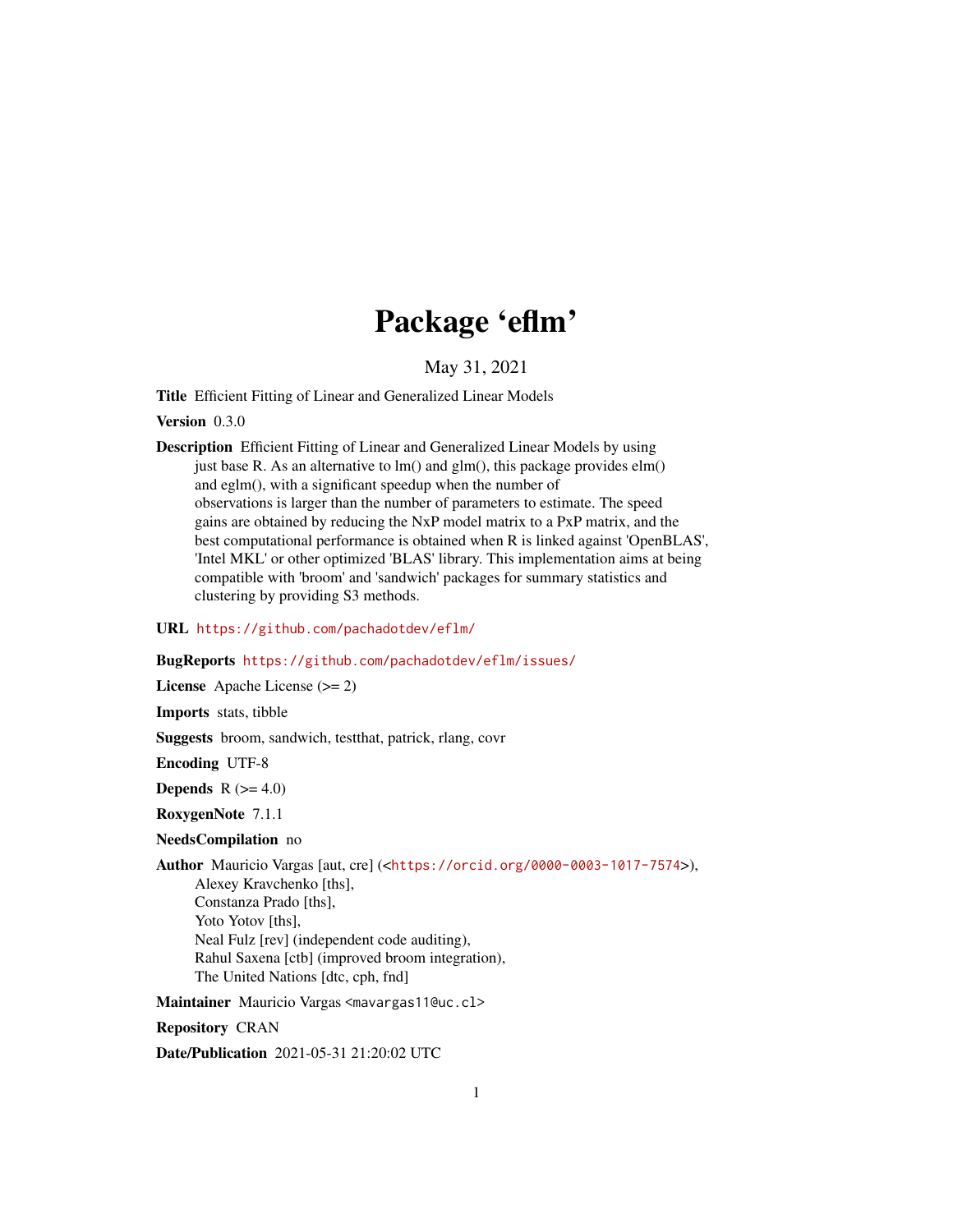### <span id="page-1-0"></span>R topics documented:

| Index |  |  |  |  |  |  |  |  |  |  |  |  |  |  |  |  |  |  |  |  |  |  |
|-------|--|--|--|--|--|--|--|--|--|--|--|--|--|--|--|--|--|--|--|--|--|--|
|       |  |  |  |  |  |  |  |  |  |  |  |  |  |  |  |  |  |  |  |  |  |  |
|       |  |  |  |  |  |  |  |  |  |  |  |  |  |  |  |  |  |  |  |  |  |  |
|       |  |  |  |  |  |  |  |  |  |  |  |  |  |  |  |  |  |  |  |  |  |  |
|       |  |  |  |  |  |  |  |  |  |  |  |  |  |  |  |  |  |  |  |  |  |  |

eglm *Efficient Fitting of Generalized Linear Models*

#### Description

Efficient Generalized Linear Model ("eglm") is used to fit generalized linear models in an equivalent way to ["glm"](#page-0-0) but in a reduced time depending on the design matrix and the family (or link).

#### Usage

```
eglm(
  formula,
  family = gaussian,
  data,
  weights,
  subset,
  na.action,
  start = NULL,
  etastart,
  mustart,
  offset,
  control = list(...),model = TRUE,method = "eglm.wfit",
  x = FALSE,
  y = TRUE,singular.ok = TRUE,
  contrasts = NULL,
  reduce = FALSE,...
)
```
#### Arguments

formula an object of class ["formula"](#page-0-0) (or one that can be coerced to that class): a symbolic description of the model to be fitted. The details of model specification are given under 'Details'.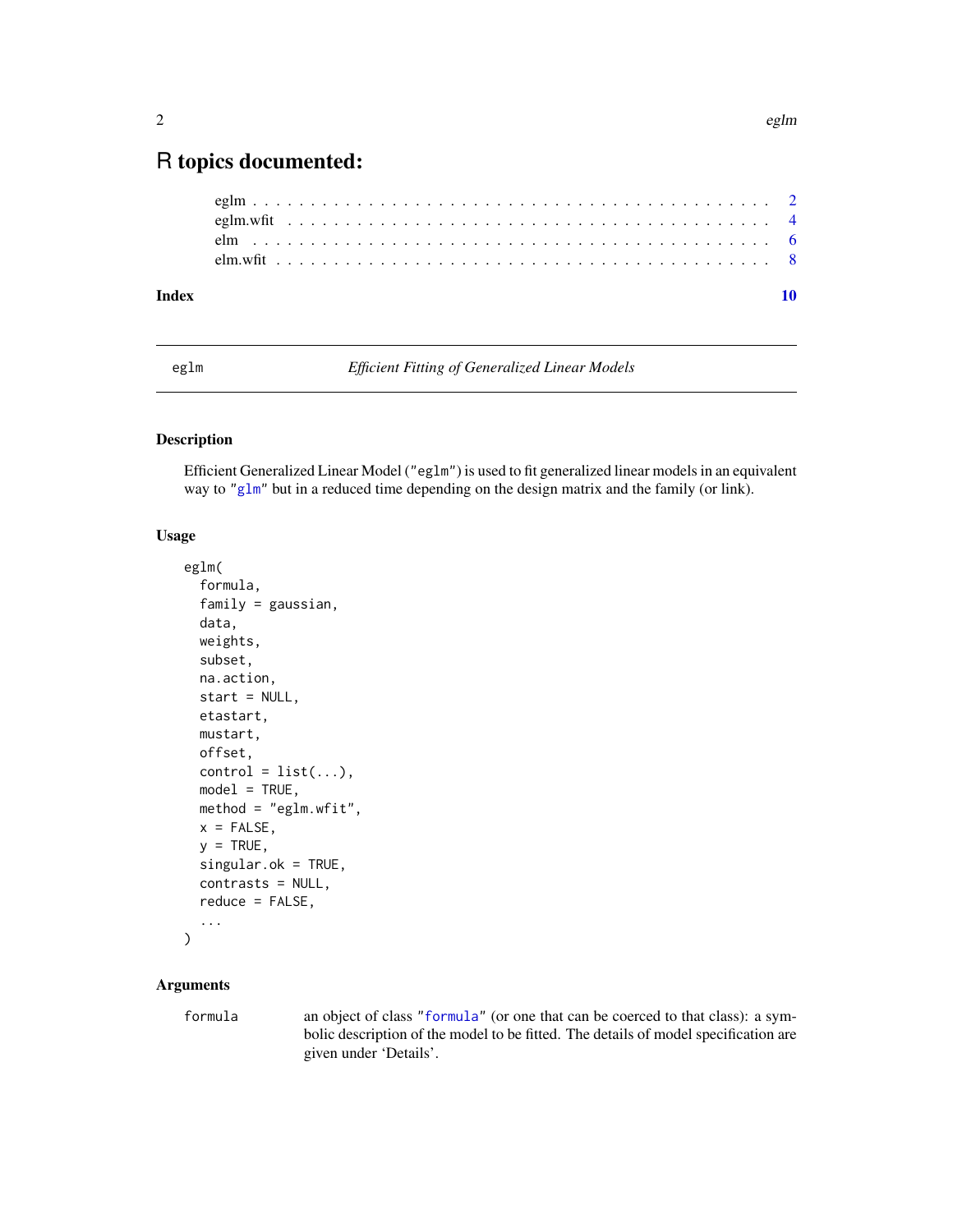#### <span id="page-2-0"></span>eglm 3

| family      | a description of the error distribution and link function to be used in the model.<br>This can be a character string naming a family function, a family function or the<br>result of a call to a family function. See family for details of family functions.                                                                                                                                                                                                                                               |
|-------------|-------------------------------------------------------------------------------------------------------------------------------------------------------------------------------------------------------------------------------------------------------------------------------------------------------------------------------------------------------------------------------------------------------------------------------------------------------------------------------------------------------------|
| data        | an optional data frame, list or environment (or object coercible by as . data. frame<br>to a data frame) containing the variables in the model. If not found in data,<br>the variables are taken from environment (formula), typically the environment<br>from which 1m is called.                                                                                                                                                                                                                          |
| weights     | an optional vector of weights to be used in the fitting process. Should be NULL<br>or a numeric vector. If non-NULL, weighted least squares is used with weights<br>weights (that is, minimizing sum(w*e^2)); otherwise ordinary least squares is<br>used.                                                                                                                                                                                                                                                  |
| subset      | an optional vector specifying a subset of observations to be used in the fitting<br>process.                                                                                                                                                                                                                                                                                                                                                                                                                |
| na.action   | a function which indicates what should happen when the data contain NAs. The<br>default is set by the na. action setting of options, and is na. fail if that is<br>unset. The 'factory-fresh' default is na.omit. Another possible value is NULL,<br>no action. Value na. exclude can be useful.                                                                                                                                                                                                            |
| start       | starting values for the parameters in the linear predictor.                                                                                                                                                                                                                                                                                                                                                                                                                                                 |
| etastart    | starting values for the linear predictor.                                                                                                                                                                                                                                                                                                                                                                                                                                                                   |
| mustart     | starting values for the vector of means.                                                                                                                                                                                                                                                                                                                                                                                                                                                                    |
| offset      | this can be used to specify an <i>a priori</i> known component to be included in the<br>linear predictor during fitting. This should be NULL or a numeric vector or matrix<br>of extents matching those of the response. One or more offset terms can be<br>included in the formula instead or as well, and if more than one are specified<br>their sum is used. See model.offset.                                                                                                                          |
| control     | a list of parameters for controlling the fitting process. For eglm. wfit this is<br>passed to glm. control.                                                                                                                                                                                                                                                                                                                                                                                                 |
| model       | a logical value indicating whether <i>model frame</i> should be included as a compo-<br>nent of the returned value.                                                                                                                                                                                                                                                                                                                                                                                         |
| method      | the method to be used in fitting the model. The default method "eglm.wfit"<br>uses iteratively reweighted least squares (IWLS): the alternative "model. frame"<br>returns the model frame and does no fitting. User-supplied fitting functions can<br>be supplied either as a function or a character string naming a function, with a<br>function which takes the same arguments as glm. fit from the stats package. If<br>specified as a character string it is looked up from within the eflm namespace. |
| x, y        | logical values indicating whether the <i>model matrix</i> $(x)$ and the <i>response vector</i><br>(y) used in the fitting process should be returned as components of the returned<br>value.                                                                                                                                                                                                                                                                                                                |
| singular.ok | logical; if FALSE a singular fit is an error.                                                                                                                                                                                                                                                                                                                                                                                                                                                               |
| contrasts   | an optional list. See the contrasts. arg of model. matrix. default.                                                                                                                                                                                                                                                                                                                                                                                                                                         |
| reduce      | logical; if TRUE an alternate design matrix of $p \star p$ is used for the fitting instead<br>of the traditional $n * p$ design matrix.                                                                                                                                                                                                                                                                                                                                                                     |
| .           | For eglm: arguments to be used to form the default control argument if it is<br>not supplied directly. For weights: further arguments passed to or from other<br>methods.                                                                                                                                                                                                                                                                                                                                   |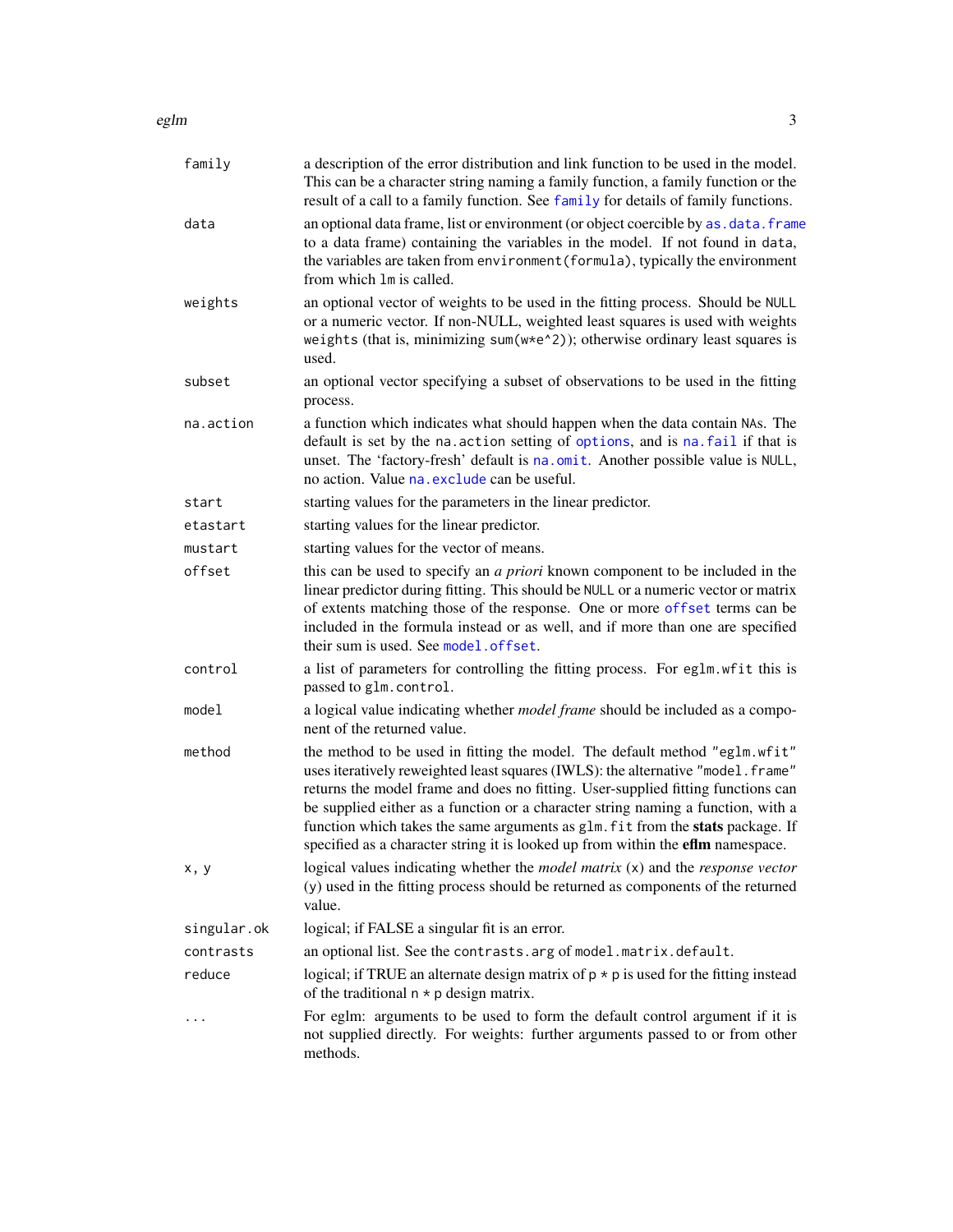#### Details

Models for eglm are specified symbolically. A typical model has the form response  $\sim$  terms where response is the (numeric) response vector and terms is a series of terms which specifies a linear predictor for response. A terms specification of the form first + second indicates all the terms in first together with all the terms in second with duplicates removed. A specification of the form first:second indicates the set of terms obtained by taking the interactions of all terms in first with all terms in second. The specification first\*second indicates the *cross* of first and second. This is the same as first + second + first: second, and exactly the same as ["glm"](#page-0-0) from the [stats](#page-0-0) package.

#### Value

An object of class "eglm" that behaves the same way as the "glm" class, see the function ["glm"](#page-0-0). This output also includes the logical "reduce" and, depending on it, the reduced design matrix "xtx" when the reduce argument is set to TRUE.

#### Examples

 $eglm(mpg \sim wt, family = gaussian, data = mtcars)$ 

eglm.wfit *Fitting Generalized Linear Models*

#### Description

Efficient Generalized Linear Model Weighted Fit ("eglm.wfit") is used to fit generalized linear models in an equivalent way to ["glm.fit"](#page-0-0) but in a reduced time depending on the design matrix and the family (or link).

#### Usage

```
eglm.wfit(
 x,
 y,
 weights = rep.int(1, nobs),
  start = NULL,etastart = NULL,
  mustart = NULL,offset = rep.int(0, nobs),family = gaussian(),
  control = list(),intercept = TRUE,
  singular.ok = TRUE,
  reduce = FALSE
)
```
<span id="page-3-0"></span>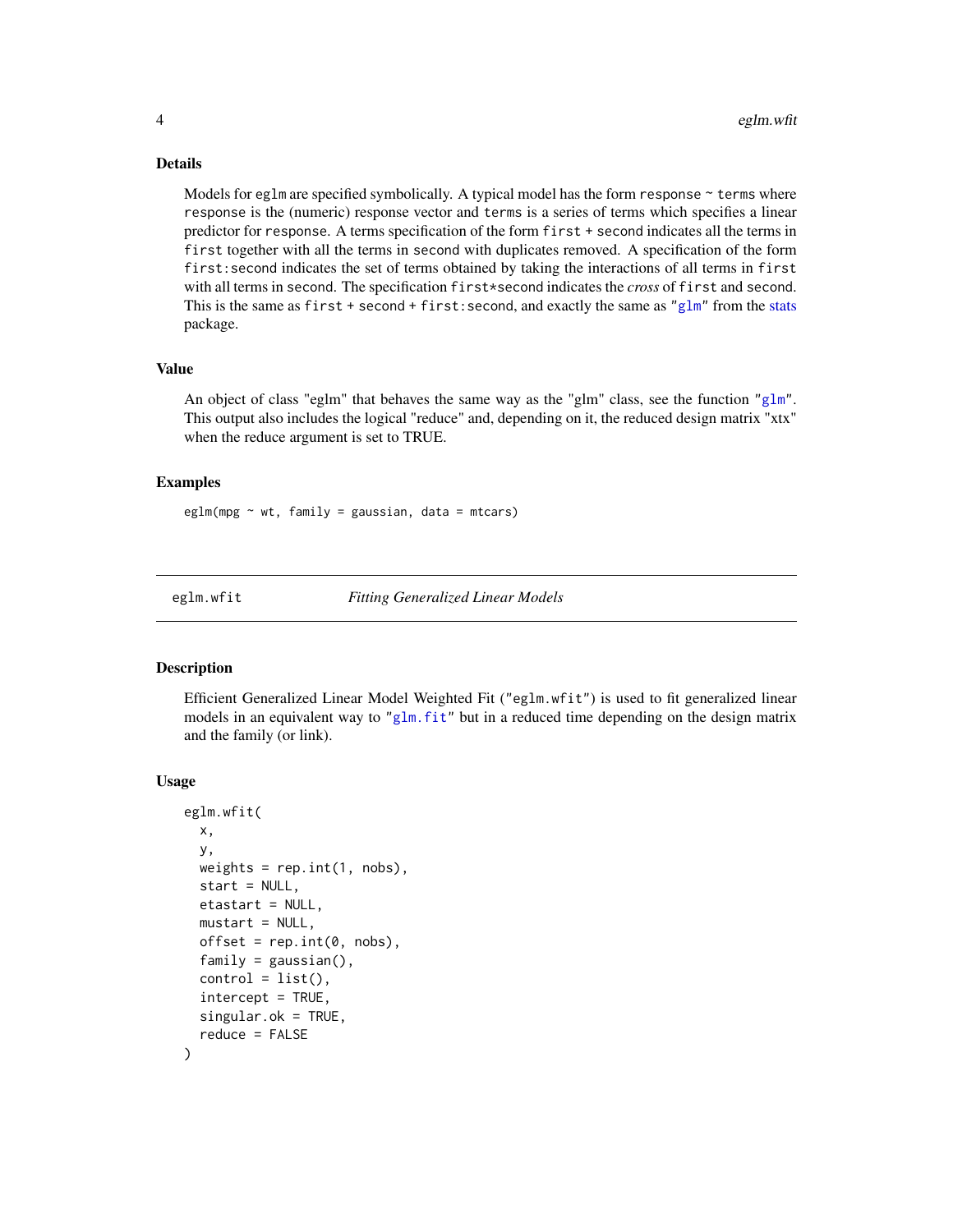#### <span id="page-4-0"></span>eglm.wfit 5

#### Arguments

| x, y        | For eglm. wfit: x is a design matrix of dimension $n * p$ , and y is a vector of<br>observations of length n, or a matrix with n rows.                                                                                                                                                                                                                                              |
|-------------|-------------------------------------------------------------------------------------------------------------------------------------------------------------------------------------------------------------------------------------------------------------------------------------------------------------------------------------------------------------------------------------|
| weights     | an optional vector of weights to be used in the fitting process. Should be NULL<br>or a numeric vector. If non-NULL, weighted least squares is used with weights<br>weights (that is, minimizing sum(w*e^2)); otherwise ordinary least squares is<br>used.                                                                                                                          |
| start       | starting values for the parameters in the linear predictor.                                                                                                                                                                                                                                                                                                                         |
| etastart    | starting values for the linear predictor.                                                                                                                                                                                                                                                                                                                                           |
| mustart     | starting values for the vector of means.                                                                                                                                                                                                                                                                                                                                            |
| offset      | this can be used to specify an <i>a priori</i> known component to be included in the<br>linear predictor during fitting. This should be NULL or a numeric vector or matrix<br>of extents matching those of the response. One or more offset terms can be<br>included in the formula instead or as well, and if more than one are specified<br>their sum is used. See model. offset. |
| family      | a description of the error distribution and link function to be used in the model.<br>This can be a character string naming a family function, a family function or the<br>result of a call to a family function. See family for details of family functions.                                                                                                                       |
| control     | a list of parameters for controlling the fitting process. For eglm. wfit this is<br>passed to glm. control.                                                                                                                                                                                                                                                                         |
| intercept   | logical value indicating whether <i>intercept</i> should be included in the <i>null</i> model.<br>Defaults to TRUE.                                                                                                                                                                                                                                                                 |
| singular.ok | logical; if FALSE a singular fit is an error.                                                                                                                                                                                                                                                                                                                                       |
| reduce      | logical; if TRUE an alternate design matrix of $p * p$ is used for the fitting instead<br>of the traditional $n * p$ design matrix.                                                                                                                                                                                                                                                 |

#### Details

eglm.wfit is a workhorse function: it is not normally called directly but can be more efficient where the response vector, design matrix and family have already been calculated. Use eglm for most of the cases.

#### Value

A list that contains the same elements as the output from ["glm.fit"](#page-0-0), with the addition of the vector "good" that indicates with logicals which observations were used in the fitting process.

#### Examples

```
x <- cbind(rep(1, nrow(mtcars)), mtcars$wt)
y <- mtcars$mpg
eglm.wfit(x, y)
```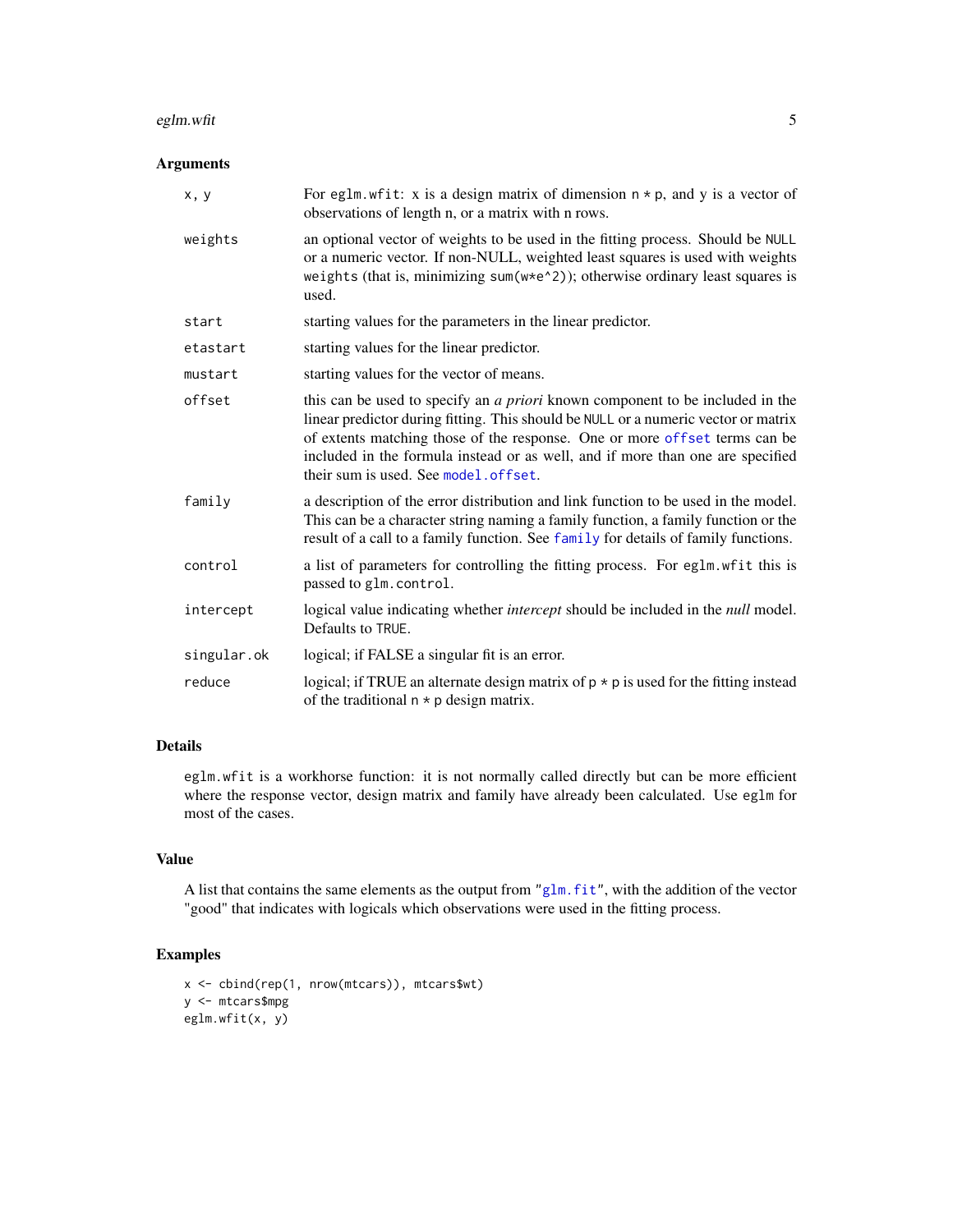#### <span id="page-5-0"></span>Description

Efficient Linear Model ("elm") is used to fit linear models in an equivalent way to ["lm"](#page-0-0) but in a reduced time depending on the design matrix.

#### Usage

```
elm(
  formula,
  data,
  subset,
 weights,
  na.action,
 method = "qr",model = TRUE,x = FALSE,
  y =FALSE,
  qr = TRUE,singular.ok = TRUE,
  contrasts = NULL,
  offset,
  reduce = TRUE,
  ...
)
```
#### Arguments

| formula   | an object of class "formula" (or one that can be coerced to that class): a sym-<br>bolic description of the model to be fitted. The details of model specification are<br>given under 'Details'.                                                                                                |
|-----------|-------------------------------------------------------------------------------------------------------------------------------------------------------------------------------------------------------------------------------------------------------------------------------------------------|
| data      | an optional data frame, list or environment (or object coercible by as . data. frame<br>to a data frame) containing the variables in the model. If not found in data,<br>the variables are taken from environment (formula), typically the environment<br>from which 1m is called.              |
| subset    | an optional vector specifying a subset of observations to be used in the fitting<br>process.                                                                                                                                                                                                    |
| weights   | an optional vector of weights to be used in the fitting process. Should be NULL<br>or a numeric vector. If non-NULL, weighted least squares is used with weights<br>weights (that is, minimizing sum( $w*e^2$ )); otherwise ordinary least squares is<br>used.                                  |
| na.action | a function which indicates what should happen when the data contain NAs. The<br>default is set by the na. action setting of options, and is na. fail if that is<br>unset. The 'factory-fresh' default is na.omit. Another possible value is NULL,<br>no action. Value na exclude can be useful. |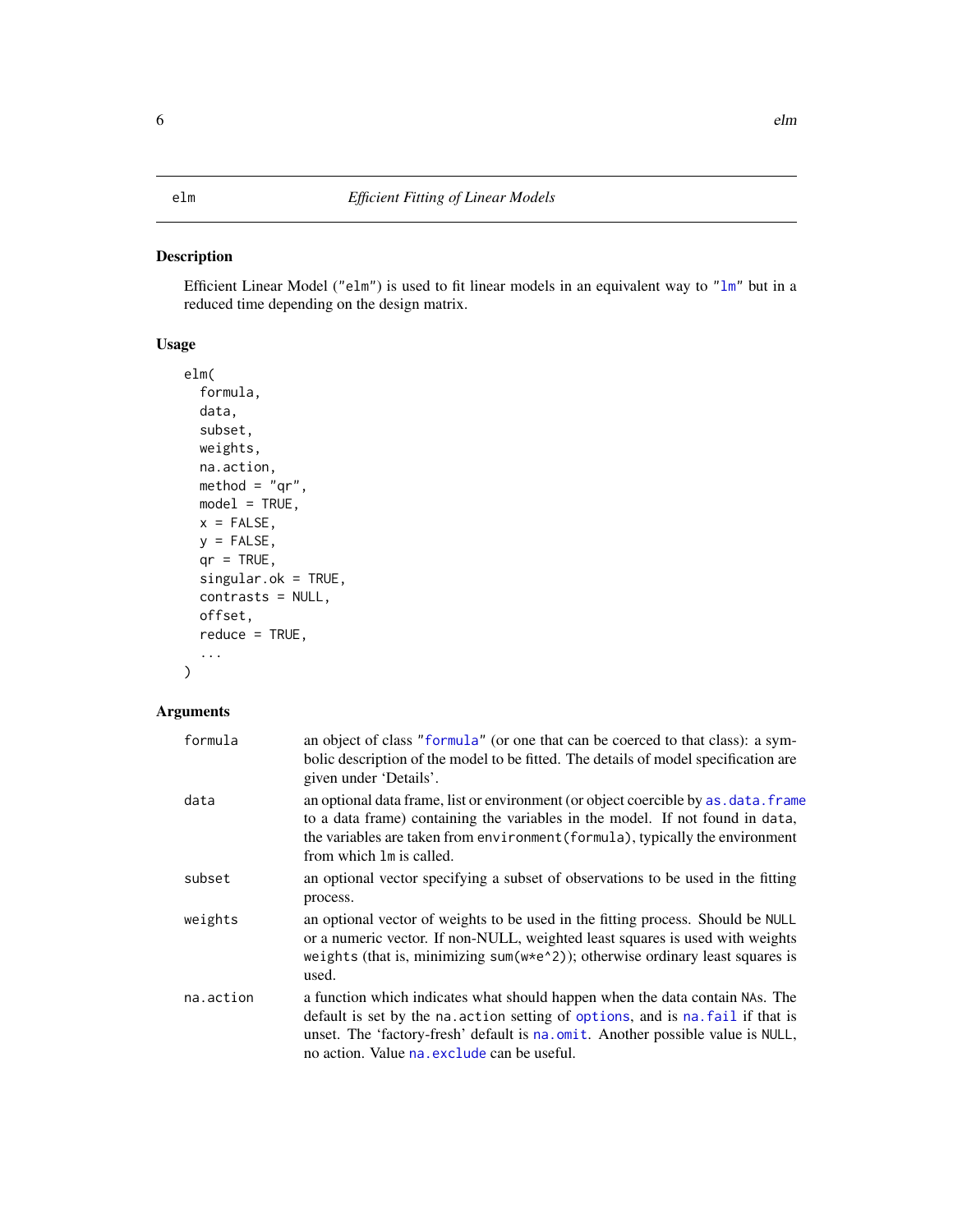<span id="page-6-0"></span>

| method      | the method to be used in fitting the model. The default method "eglm.wfit"<br>uses iteratively reweighted least squares (IWLS): the alternative "model. frame"<br>returns the model frame and does no fitting. User-supplied fitting functions can<br>be supplied either as a function or a character string naming a function, with a<br>function which takes the same arguments as glm. fit from the stats package. If<br>specified as a character string it is looked up from within the eflm namespace. |
|-------------|-------------------------------------------------------------------------------------------------------------------------------------------------------------------------------------------------------------------------------------------------------------------------------------------------------------------------------------------------------------------------------------------------------------------------------------------------------------------------------------------------------------|
| model       | a logical value indicating whether <i>model frame</i> should be included as a compo-<br>nent of the returned value.                                                                                                                                                                                                                                                                                                                                                                                         |
| X           | logical values indicating whether the <i>model matrix</i> (x) and the <i>response vector</i><br>(y) used in the fitting process should be returned as components of the returned<br>value.                                                                                                                                                                                                                                                                                                                  |
| У           | logical values indicating whether the <i>model matrix</i> (x) and the <i>response vector</i><br>(y) used in the fitting process should be returned as components of the returned<br>value.                                                                                                                                                                                                                                                                                                                  |
| qr          | logical. If TRUE the corresponding QR decomposition component of the fit is<br>returned.                                                                                                                                                                                                                                                                                                                                                                                                                    |
| singular.ok | logical; if FALSE a singular fit is an error.                                                                                                                                                                                                                                                                                                                                                                                                                                                               |
| contrasts   | an optional list. See the contrasts. arg of model. matrix. default.                                                                                                                                                                                                                                                                                                                                                                                                                                         |
| offset      | this can be used to specify an <i>a priori</i> known component to be included in the<br>linear predictor during fitting. This should be NULL or a numeric vector or matrix<br>of extents matching those of the response. One or more offset terms can be<br>included in the formula instead or as well, and if more than one are specified<br>their sum is used. See model. offset.                                                                                                                         |
| reduce      | logical; if TRUE an alternate design matrix of $p * p$ is used for the fitting instead<br>of the traditional $n * p$ design matrix.                                                                                                                                                                                                                                                                                                                                                                         |
| .           | For eglm: arguments to be used to form the default control argument if it is<br>not supplied directly. For weights: further arguments passed to or from other<br>methods.                                                                                                                                                                                                                                                                                                                                   |

#### Details

Models for elm are specified symbolically. A typical model has the form response  $\sim$  terms where response is the (numeric) response vector and terms is a series of terms which specifies a linear predictor for response. A terms specification of the form first + second indicates all the terms in first together with all the terms in second with duplicates removed. A specification of the form first:second indicates the set of terms obtained by taking the interactions of all terms in first with all terms in second. The specification first\*second indicates the *cross* of first and second. This is the same as  $first + second + first: second, and exactly the same as "lm" from the stats$  $first + second + first: second, and exactly the same as "lm" from the stats$  $first + second + first: second, and exactly the same as "lm" from the stats$  $first + second + first: second, and exactly the same as "lm" from the stats$ package.

#### Value

An object of class "elm" that behaves the same way as the "lm" class, see the function ["lm"](#page-0-0). This output also includes the logical "reduce" and, depending on it, the reduced design matrix "xtx" when the reduce argument is set to TRUE.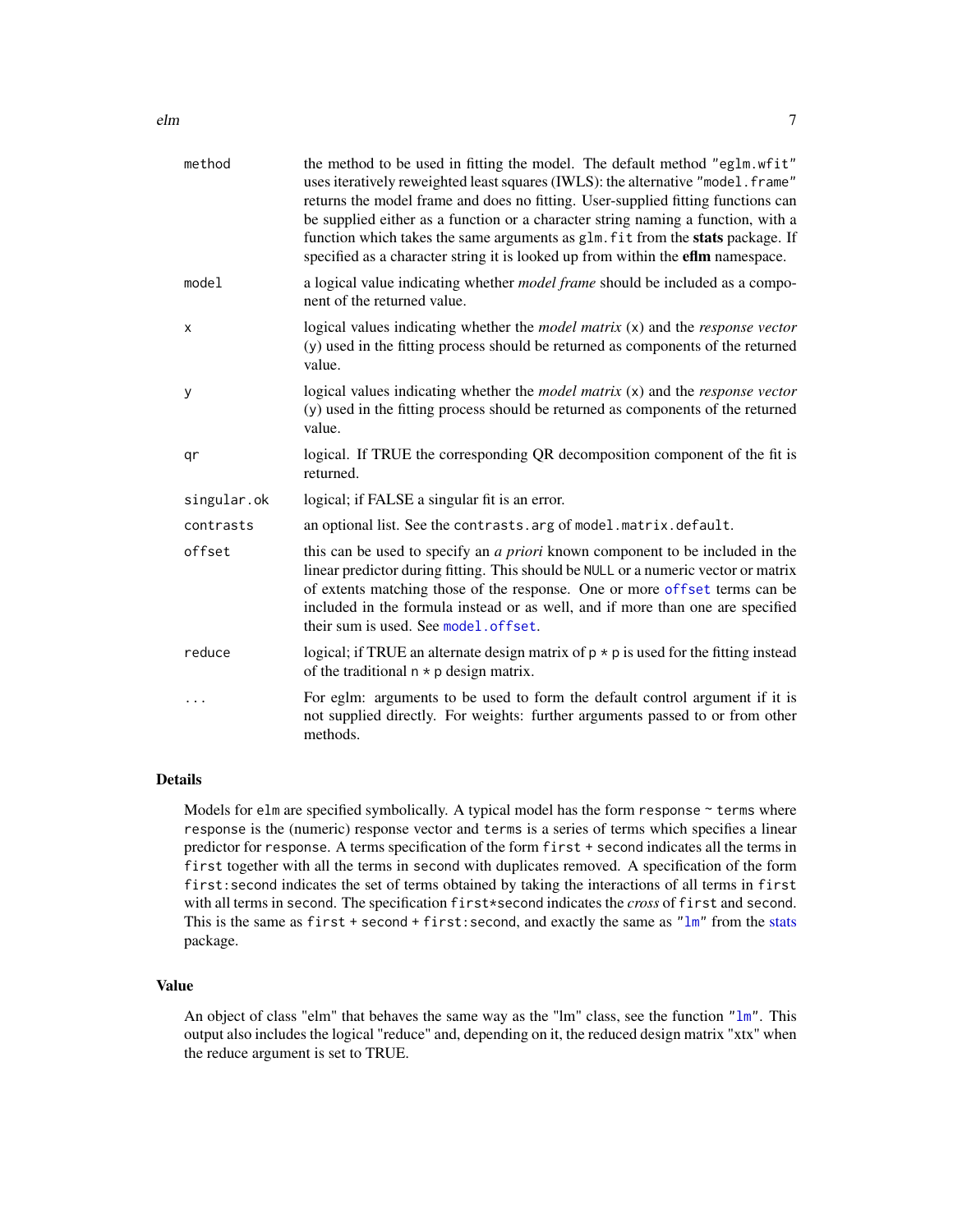#### <span id="page-7-0"></span>Examples

 $elm(mpg \sim wt, data = mtcars)$ 

elm.wfit *Fitting Linear Models*

#### Description

Efficient Linear Model Weighted Fit ("elm.wfit") is used to fit linear models in an equivalent way to ["glm.fit"](#page-0-0) but in a reduced time depending on the design matrix and the family (or link).

#### Usage

```
elm.wfit(
 x,
 y,
 weights = rep.int(1, n),
 offset = NULL,
 method = "qr",tol = 1e-07,singular.ok = TRUE,
  reduce = TRUE,
  ...
)
```
#### Arguments

| X       | logical values indicating whether the <i>model matrix</i> $(x)$ and the <i>response vector</i><br>(y) used in the fitting process should be returned as components of the returned<br>value.                                                                                                                                                                                        |
|---------|-------------------------------------------------------------------------------------------------------------------------------------------------------------------------------------------------------------------------------------------------------------------------------------------------------------------------------------------------------------------------------------|
| y       | logical values indicating whether the <i>model matrix</i> $(x)$ and the <i>response vector</i><br>(y) used in the fitting process should be returned as components of the returned<br>value.                                                                                                                                                                                        |
| weights | an optional vector of weights to be used in the fitting process. Should be NULL<br>or a numeric vector. If non-NULL, weighted least squares is used with weights<br>weights (that is, minimizing sum( $w*e^2$ )); otherwise ordinary least squares is<br>used.                                                                                                                      |
| offset  | this can be used to specify an <i>a priori</i> known component to be included in the<br>linear predictor during fitting. This should be NULL or a numeric vector or matrix<br>of extents matching those of the response. One or more offset terms can be<br>included in the formula instead or as well, and if more than one are specified<br>their sum is used. See model. offset. |
| method  | the method to be used in fitting the model. The default method "eglm.wfit"<br>uses iteratively reweighted least squares (IWLS): the alternative "model. frame"<br>returns the model frame and does no fitting. User-supplied fitting functions can                                                                                                                                  |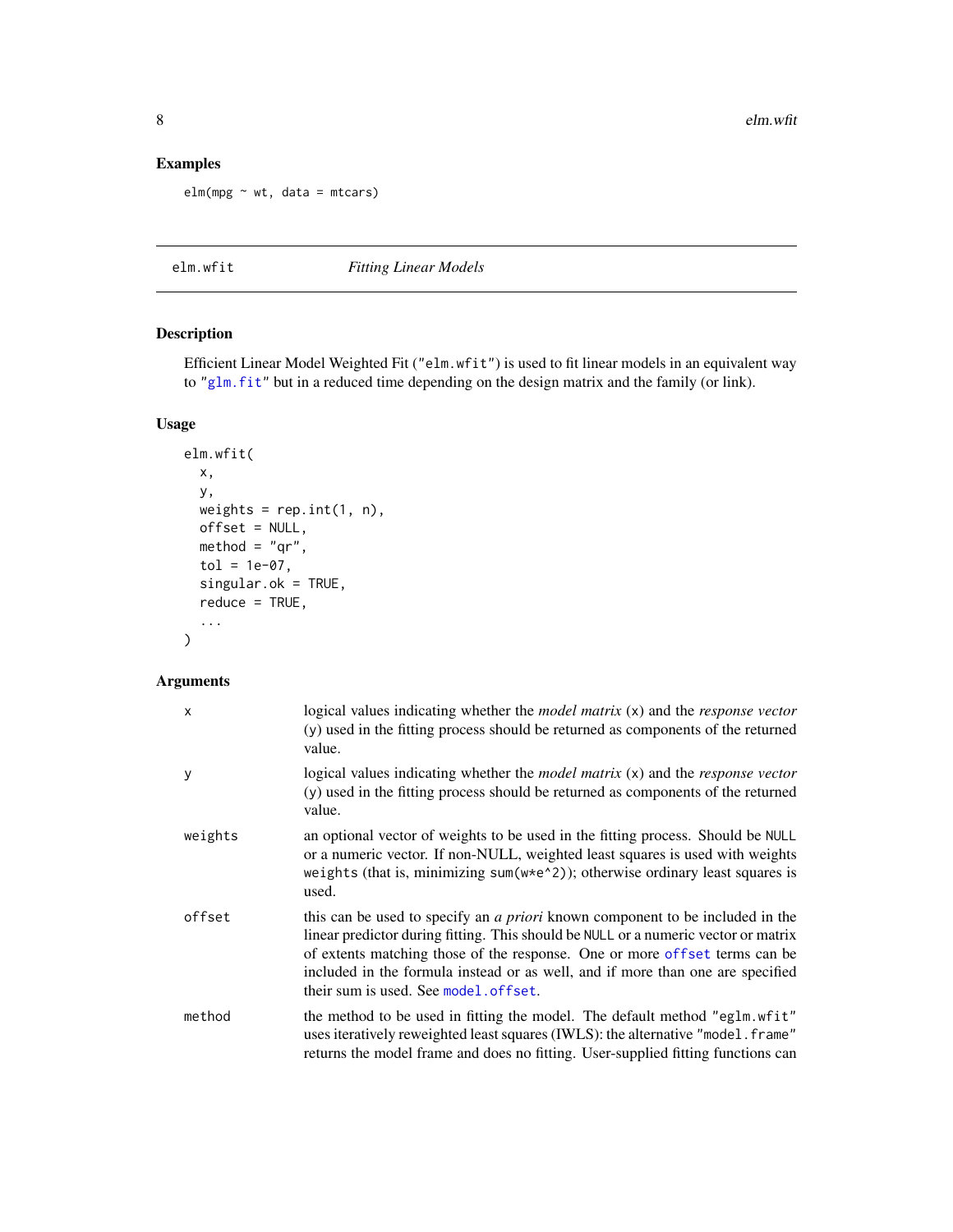<span id="page-8-0"></span>

|             | be supplied either as a function or a character string naming a function, with a<br>function which takes the same arguments as glm. fit from the <b>stats</b> package. If<br>specified as a character string it is looked up from within the <b>efim</b> namespace. |
|-------------|---------------------------------------------------------------------------------------------------------------------------------------------------------------------------------------------------------------------------------------------------------------------|
| tol         | tolerance for the <b>gr</b> decomposition. Default is 1e-7.                                                                                                                                                                                                         |
| singular.ok | logical; if FALSE a singular fit is an error.                                                                                                                                                                                                                       |
| reduce      | logical; if TRUE an alternate design matrix of $p * p$ is used for the fitting instead<br>of the traditional $n * p$ design matrix.                                                                                                                                 |
| $\cdots$    | For eglm: arguments to be used to form the default control argument if it is<br>not supplied directly. For weights: further arguments passed to or from other<br>methods.                                                                                           |
|             |                                                                                                                                                                                                                                                                     |

#### Details

elm.wfit is a workhorse function: it is not normally called directly but can be more efficient where the response vector, design matrix and family have already been calculated. Use elm for most of the cases.

#### Value

A list that contains the same elements as the output from ["lm.fit"](#page-0-0).

#### Examples

```
x <- cbind(rep(1, nrow(mtcars)), mtcars$wt)
y <- mtcars$mpg
elm.wfit(x, y)
```